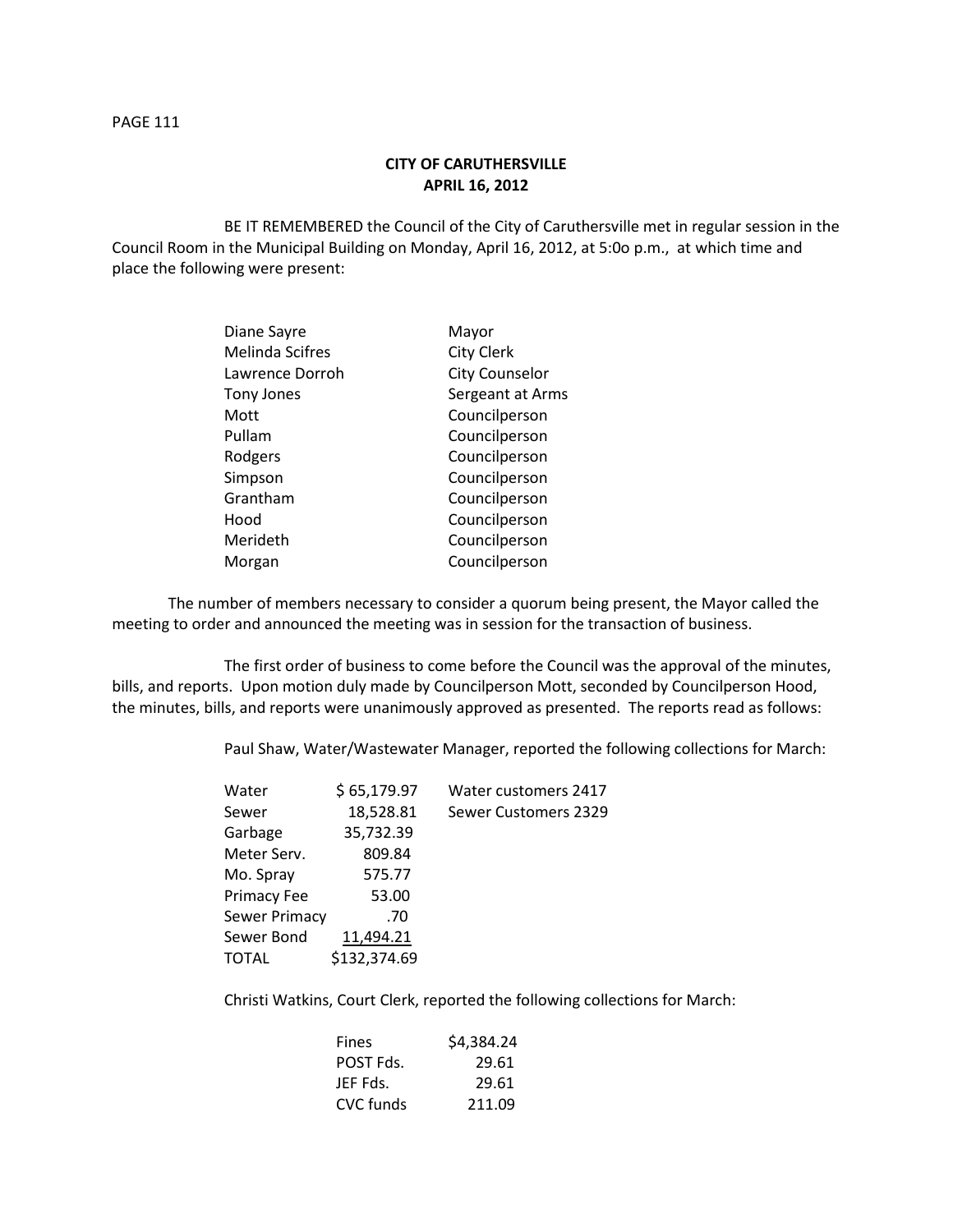Charlie Jones, Fire Chief, reported nine fire call responses, with \$4,439.00 in salaries for March.

Melinda Scifres, City Clerk, reported securities pledged for deposits of the City as follows: First State Bank \$3,325,000; Focus Bank \$2,021,899.47; Bank Star of the Bootheel \$583,400.

Donna Brooks, City Collector, reported collections for March as follows: Turnover amount \$11,639.08; Collector's Commission \$179.50; and Assessment Fund \$145.98.

Keith Davis, Recreation Director, reported \$18,713.70 in admissions to the recreation center and for the sports league for March.

The next item of business to come before the Council was the certification of election from the County Clerk. The election results read as follows: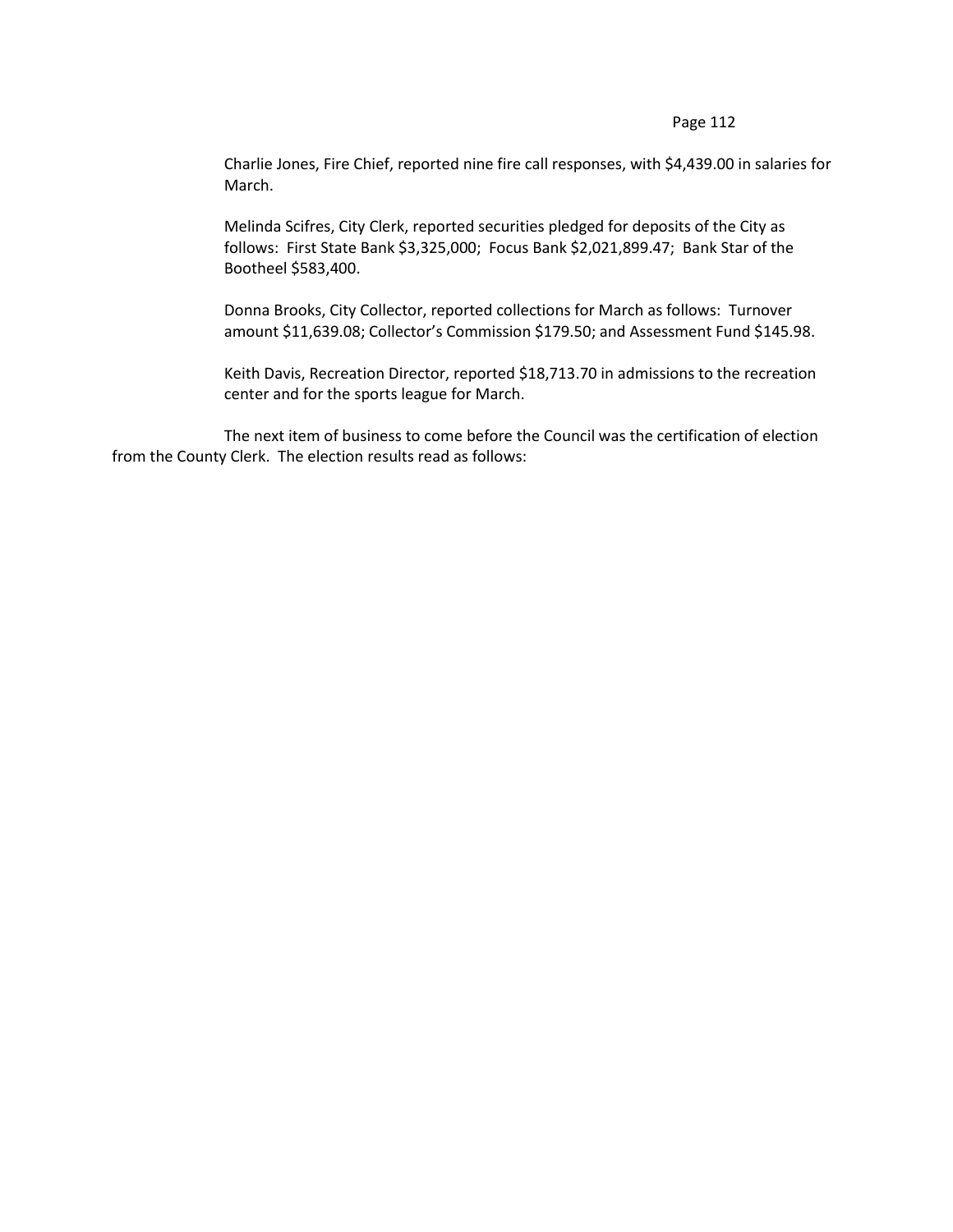Councilperson Hood motioned to certify the election, seconded by Councilperson Morgan, and roll call was asked for, which resulted in the following vote:

| Mott    | Yes | Grantham | Yes |
|---------|-----|----------|-----|
| Pullam  | Yes | Hood     | Yes |
| Rodgers | Yes | Merideth | Yes |
| Simpson | Yes | Morgan   | Yes |

The newly elected officials were then administered the Oath of Office, and were seated

accordingly.

Councilperson Morgan then reported a storm spotter class will be held at the Public Library on April 24 for those who are interested. The Fire Department reported four fire calls for the last two weeks. Councilperson Morgan then reported the Police/Fire Committee had met prior to the meeting to discuss hiring Chris Blagg as a patrolman to the Police Department. Councilperson Morgan motioned to approve the appointment with Councilperson Merideth seconding, and roll call was asked for, which resulted in the following vote:

| Mott           | Yes | Grantham | Yes |
|----------------|-----|----------|-----|
| Pullam         | Yes | Hood     | Yes |
| <b>Rodgers</b> | Yes | Merideth | Yes |
| Simpson        | Yes | Morgan   | Yes |

The next item to come before the Council was the results of the Water and Sewer Committee. Councilperson Hood motioned to approve the March adjustment report in the amount of \$3,024.37, with Councilperson Merideth seconding, and motion carried unanimously.

Councilperson Hood then reported a motor has quit working in the South Ward lift station. It will cost \$18,081.00 to have the motor rebuilt by VanDevanter Engineering, and can be paid for through the sewer extension fund. VanDevanter Engineering is the company that handles repairs for all of the motors. This lift station carries all the sewer from the city to the plant. After further discussion, Councilperson Hood motioned to approve the cost and amendment, with Councilperson Mott seconding, and roll call was asked for, which resulted in the following vote:

| Mott    | Yes | Grantham | Yes |
|---------|-----|----------|-----|
| Pullam  | Yes | Hood     | Yes |
| Rodgers | Yes | Merideth | Yes |
| Simpson | Yes | Morgan   | Yes |

Terry Rushing, Operations Supervisor, reported the crews were able to put in two drains on Playground Road before the road was paved. Also, structures at 529 E. 12<sup>th</sup> and 502 Laurant have been demolished. The crews are currently working on the sidewalk at  $15<sup>th</sup>$  and Ward.

Spring clean-up has started today, and will continue through Friday. Branum's will pick up all debris other than tires, batteries, wet paint, appliances with compressors, and building material. City crews will follow behind the sanitation trucks and remove tires.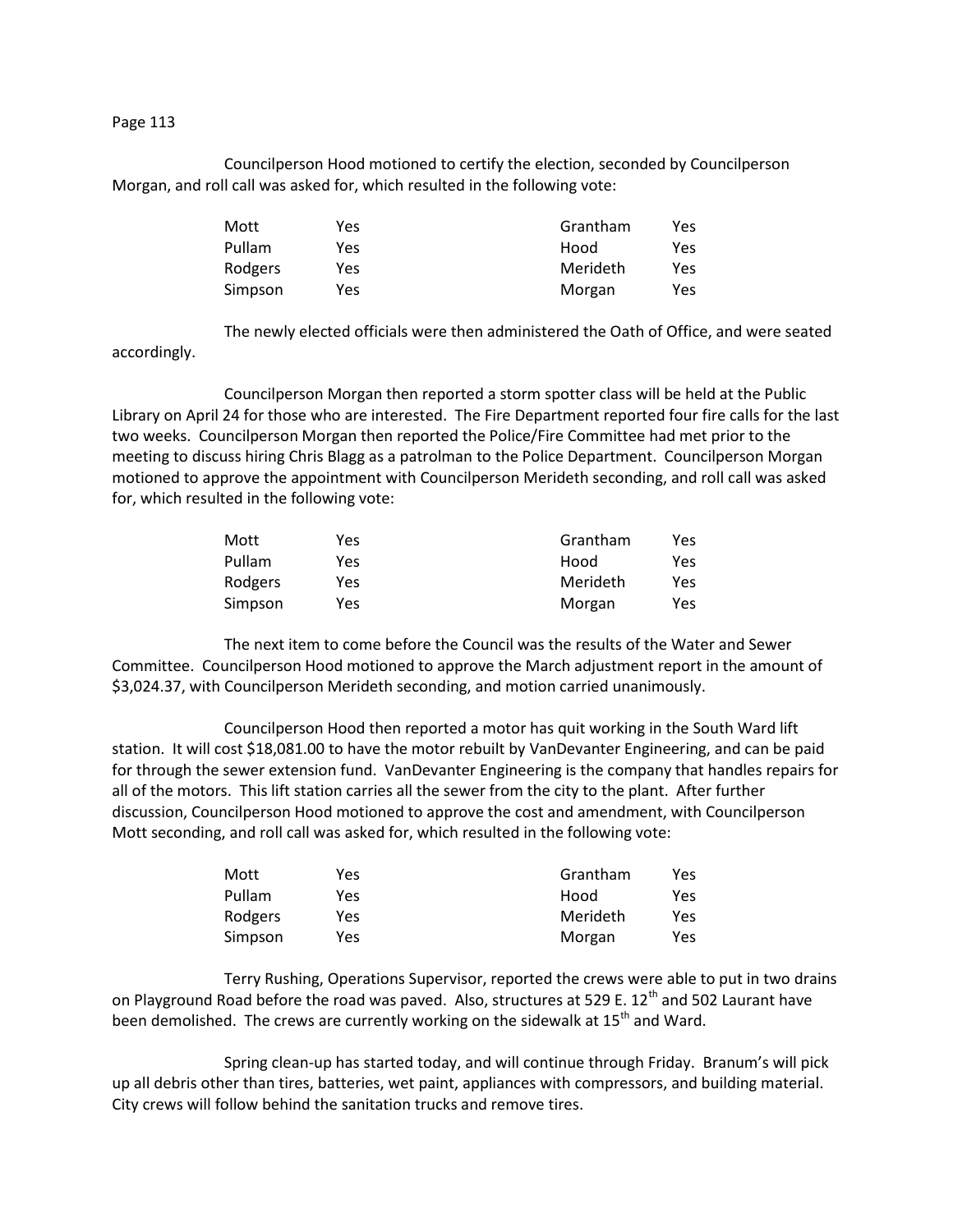Keith Davis, Parks/Recreation Director, reported the 11-12 year old team went to Rector, Ar. for the tournament over the weekend, and the team placed third. The ball season will begin on Saturday, and will go through the end of May. A grant application has been submitted for the construction of a skateboard park, and we hope to hear from that soon.

Terry Rushing reported he is sending out letters on tall grass already this season, while working on the houses that need to be demolished.

Mr. Rushing then reported the interrogation room at the new Public Safety Center does not allow for quality recordings. Once a person is recorded in the room, the tape is not audible. Acoustic panels need to be installed in the room to improve the quality of the recordings. It will cost approximately \$1932 to buy the panels and have them installed. The Police/Fire Committee has approved taking the funds from the Asset Forfeiture Account. After discussion, Councilperson Merideth motioned to approve the expenditure for the panels from the Asset Forfeiture Account, and Councilperson Simpson seconded the motion, and roll call was asked for, which resulted in the following vote:

| Mott    | Yes | Grantham | Yes |
|---------|-----|----------|-----|
| Pullam  | Yes | Hood     | Yes |
| Rodgers | Yes | Merideth | Yes |
| Simpson | Yes | Morgan   | Yes |

follows:

| Mike Wright, Assistant Chief  | Jerry Hudgens, Firefighter II   |
|-------------------------------|---------------------------------|
| Richard Lee, Captain          | Dickie McClendon, Firefighter I |
| Lynn Moss, Lieutenant         | Troy Meales, Firefighter I      |
| Kevin Curtis, Lieutenant      | John Buchanan, Firefighter      |
| Charlie Jones, Engineer       | Jess Cagle, Firefighter         |
| Bobby Coleman, Engineer       | Terry Privett, Firefighter      |
| James Rushing, Engineer       | Michael Coleman, Firefighter    |
| Kevin Curtis, Engineer        | B. T. Merideth, Firefighter     |
| Ron Warren, Firefighter II    | Tina Cook, Firefighter II       |
| Randy Guest, Firefighter II   | Thomas Guest, Firefighter       |
| Tony Smith, Firefighter II    | Paul Shaw, Firefighter II       |
| Rickey Floyd, Firefighter II  | Jim Lyons, Firefighter          |
| Terry Rushing, Firefighter II |                                 |

Mayor Sayre then asked the Council to approve the fire department appointments, as

Councilperson Morgan motioned to approve the appointments to the Fire Department with Councilperson Rodgers seconding, and roll call was asked for, which resulted in the following vote:

| Mott    | Yes | Grantham | Yes |
|---------|-----|----------|-----|
| Pullam  | Yes | Hood     | Yes |
| Rodgers | Yes | Merideth | Yes |
| Simpson | Yes | Morgan   | Yes |